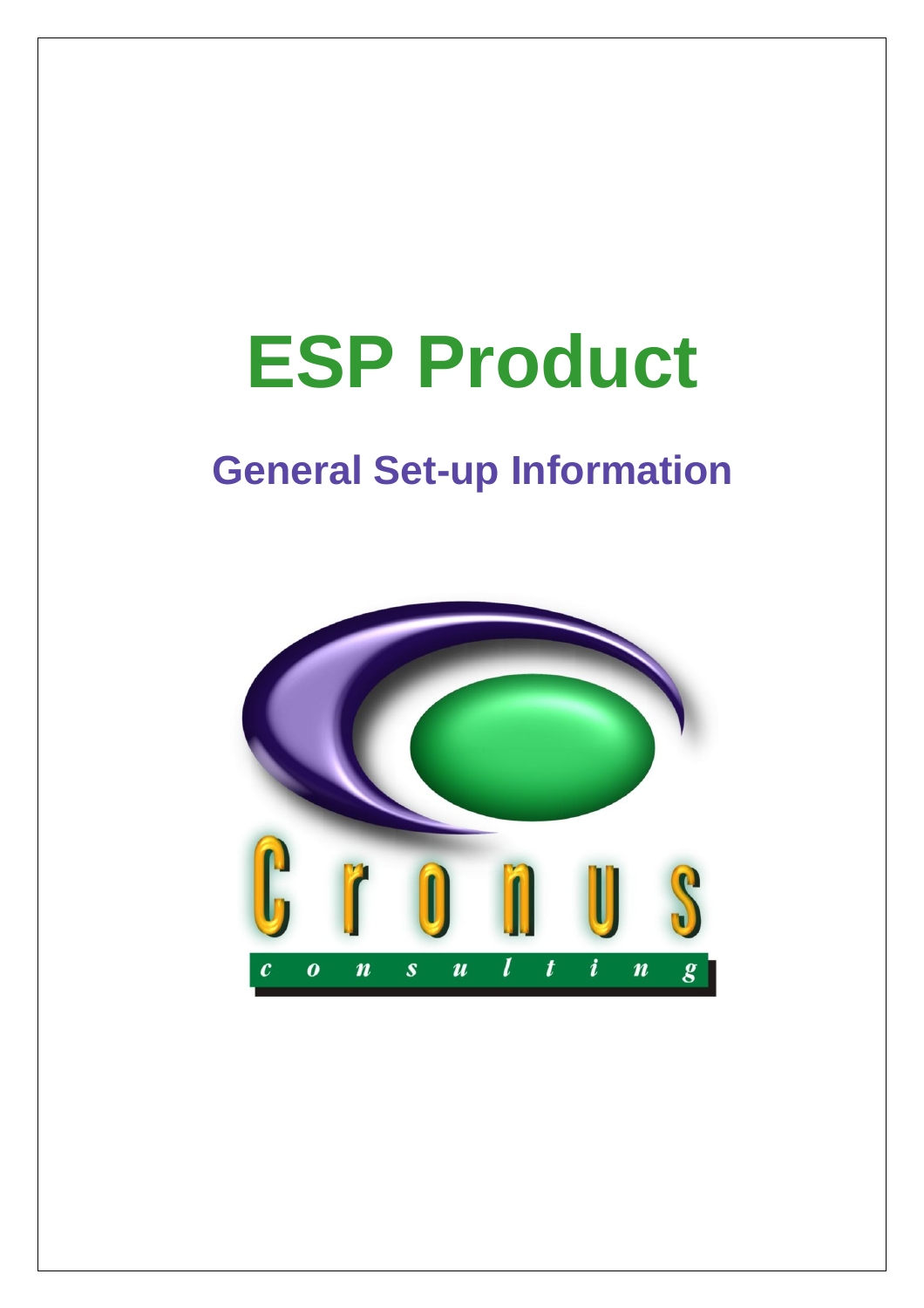

## **READ ME FIRST**

#### <span id="page-1-0"></span>**Copyright Reserved ©**

This document contains proprietary information that is protected by copyright law. All rights are reserved. No part of this document may be reproduced, transmitted, transcribed, stored in a retrieval system or translated into any language in any form or by any means, that is electronic, mechanical, magnetic, optical, chemical, manual or otherwise, in whole or in part, without the prior written consent of Cronus Consulting (Pty) Ltd.

#### **Disclaimer**

Cronus Consulting (Pty) Ltd hereby disclaims any and all guarantees and warranties for the correct use and application of the ESP software.

Cronus Consulting (Pty) Ltd reserves the right to revise and make changes to the software and the content of this document from time to time without obligation to notify any person of the changes.

#### **Ownership**

The ESP Products are developed by, and is fully owned by Cronus Consulting (Pty) Ltd.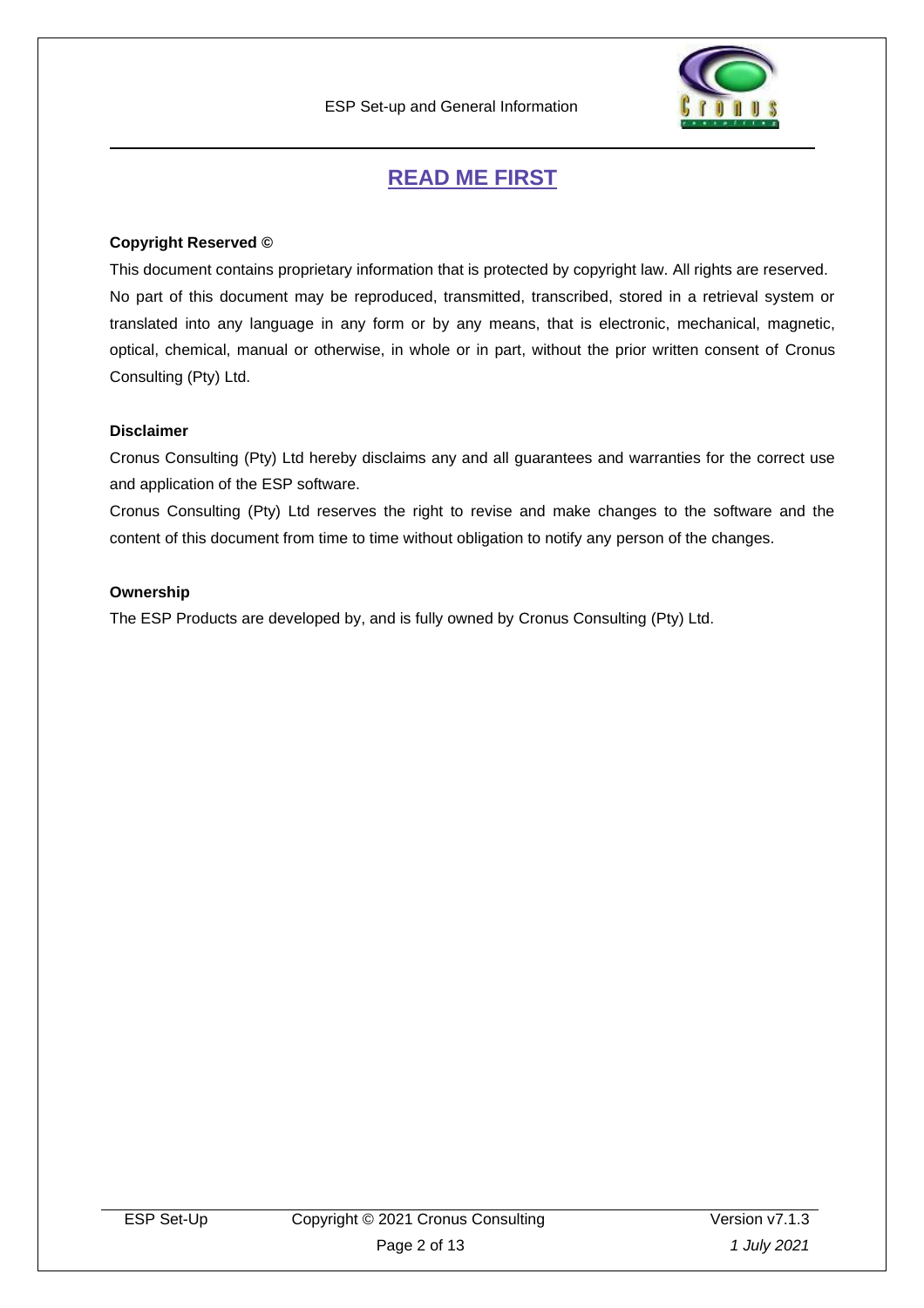

ESP Set-up and General Information

# **TABLE OF CONTENTS**

| 1.1 |  |
|-----|--|
|     |  |
|     |  |
|     |  |
| 2.2 |  |
| 2.3 |  |
| 2.4 |  |
| 2.5 |  |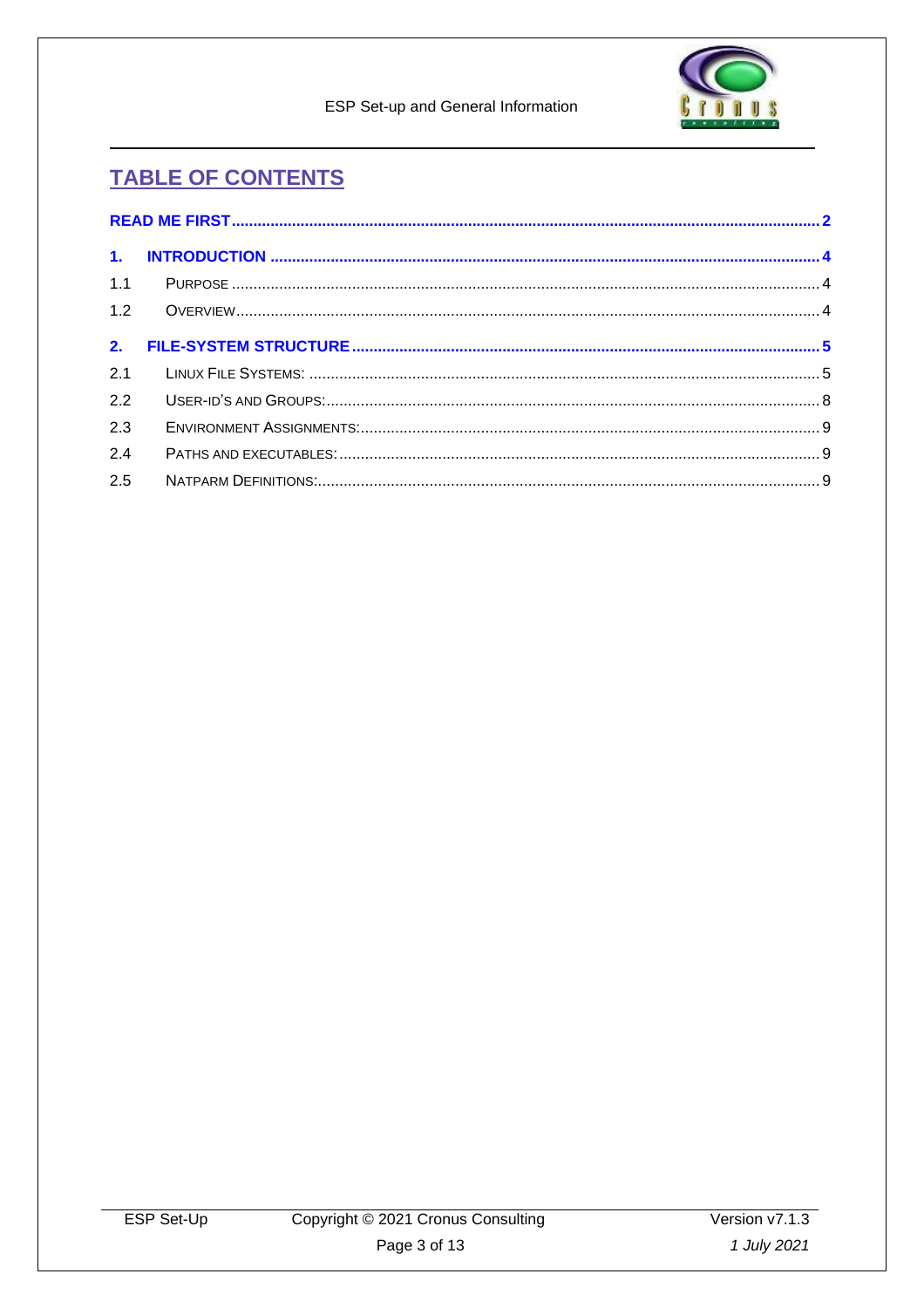

# <span id="page-3-0"></span>**1. INTRODUCTION**

#### <span id="page-3-1"></span>**1.1 Purpose**

This document explains the set-up requirement to host the ESP products on a Linux environment.

#### <span id="page-3-2"></span>**1.2 Overview**

Provides the following information:

- Linux overview and file-system structures (Recommended)
- Linux Profiles and Groups
- Environment Assignments
- Default Paths and executables
- Software location
- Natural Parameter module changes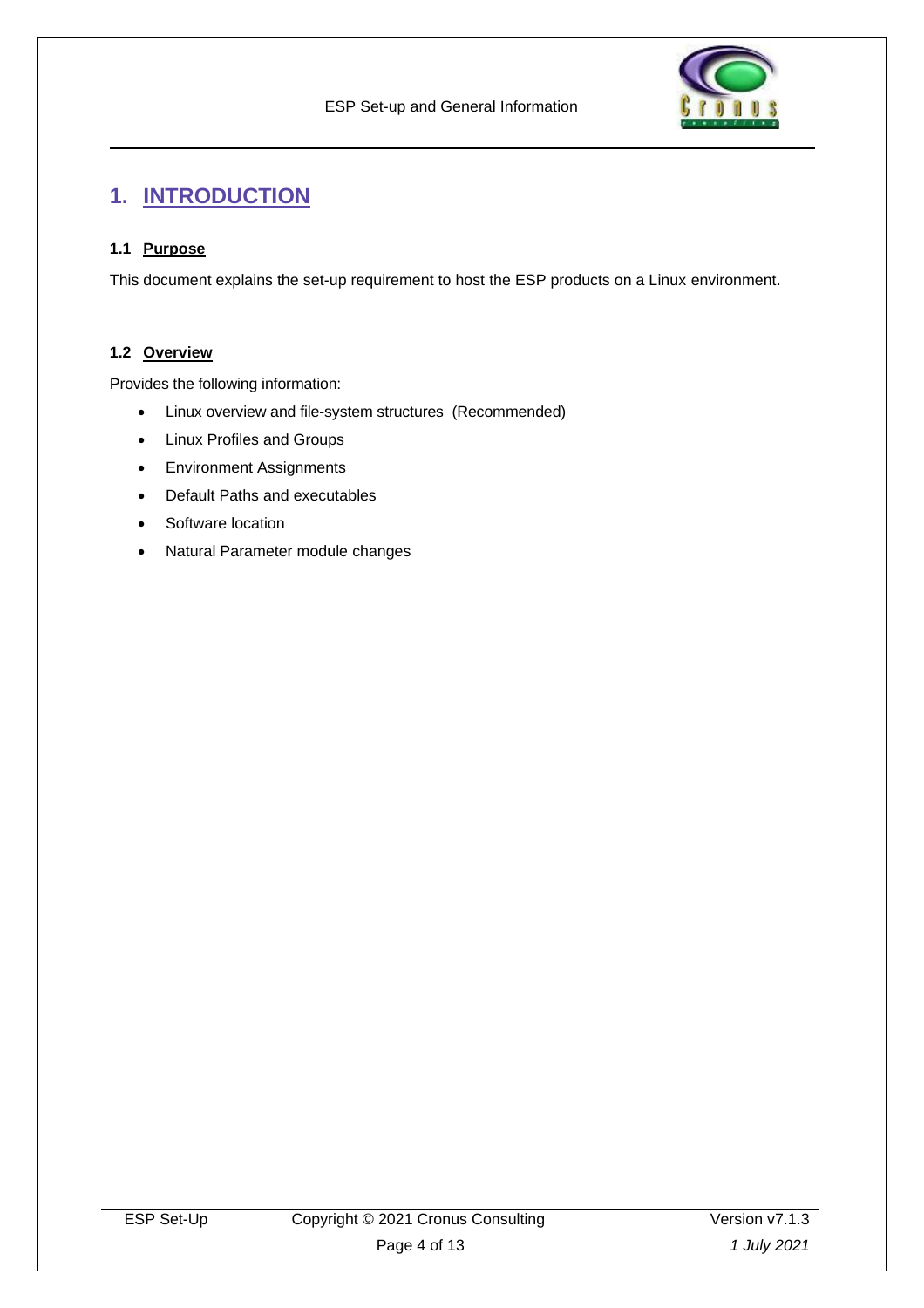

## <span id="page-4-0"></span>**2. FILE-SYSTEM STRUCTURE**

#### <span id="page-4-1"></span>**2.1 Linux File Systems:**

During the installation of the Software AG products, some default system structures are suggested and should be used. The ESP Products will co-exist with the default layout structure but we recommend the following for our software:

**/users – User Home Directory** (/users is just an example – you can also use /home)

Under this directory we create subdirectories for the different users

When you create a new user – the user's home directory should be located under the **/users/<user-id>** structure – each with own **.bash\_profile**

The .bash profile will be used to set-up defaults and a link to the \$CRONUS/sysenv.setup file that will contain specific setting for that group. Remember that \$CRONUS will have to be expanded/hardcode as this variable will not be available during login.

You can also setup a "skeleton" file in /etc/skel/.bash\_profile that will be used for all users.

The **"sysenv.setup"** file is by default located under **\$CRONUS** directory (similar to the sagenv file located under \$SAG) but to reference \$CRONUS in the .bash\_profiles the full complete path needs to be expanded. In the sysenv.setup file you define aliases, paths etc for each of the groups. By doing this you would only have to change the sysenv.setup files to modify the user defaults. (eg: restrict access for a certain group or add aliases or paths for all users in that group) Refer to the "useradd" command to define skeletons and command syntax.

**NOTE: The environment variable \$CRONUS will not be usable at login time and can therefore not be used in the .bash\_profile – the full path the \$CRONUS should be inserted.**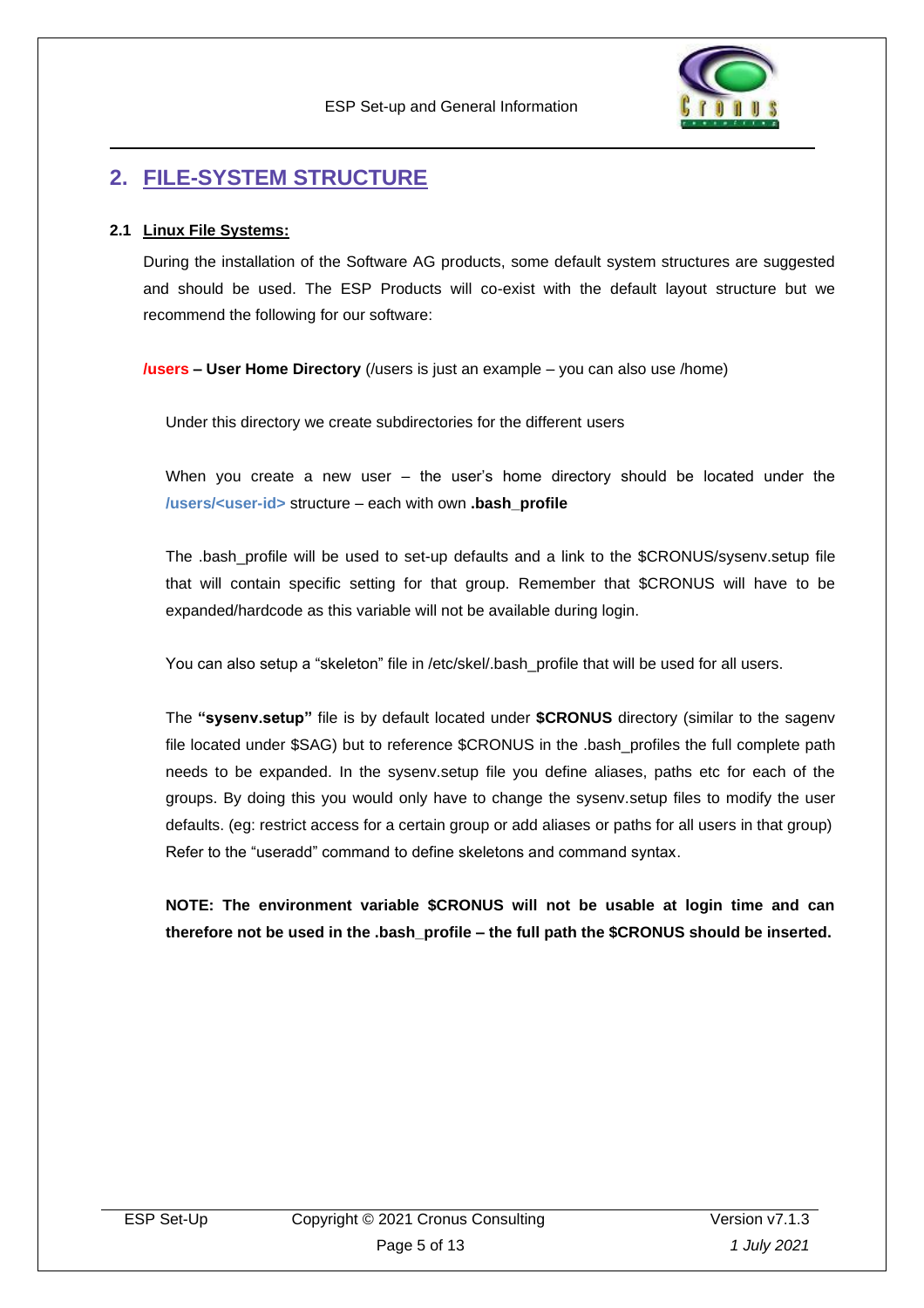

Example .bash\_profile:

```
# .bash profile
# Get the aliases and functions
if [-f \sim / .bashrc]; then
        . ~/.bashrc
fi
stty istrip
stty erase ^?
PATH=$PATH:/usr/bin:/usr/ucb:/etc:/usr/local/bin:.
export PATH
MANPATH=:/usr/man:/usr/share/man:/usr/local/man
export MANPATH
#LD LIBRARY PATH=/usr/lib64:$LD LIBRARY PATH:$JAVA HOME
TERM=vt220 export TERM
EDITOR=vi; export EDITOR
VISUAL=vi
PS1='('uname -n | cut -f1 -d '.'') $PWD > '
umask 0002
# Software AG and Cronus environment files
. /opt/softwareag/bin/sagenv
# You must reset LD_LIBRARY_PATH after loading sagenv
export LD LIBRARY PATH=/usr/lib64:$LD LIBRARY PATH
# Cronus Linux menu environment
. /opt/softwareag/cronus/sum/sumenv
# Add any custom code in $CRONUS/sysenv.setup - not in .bash_profile
. /opt/softwareag/cronus/sysenv.setup
```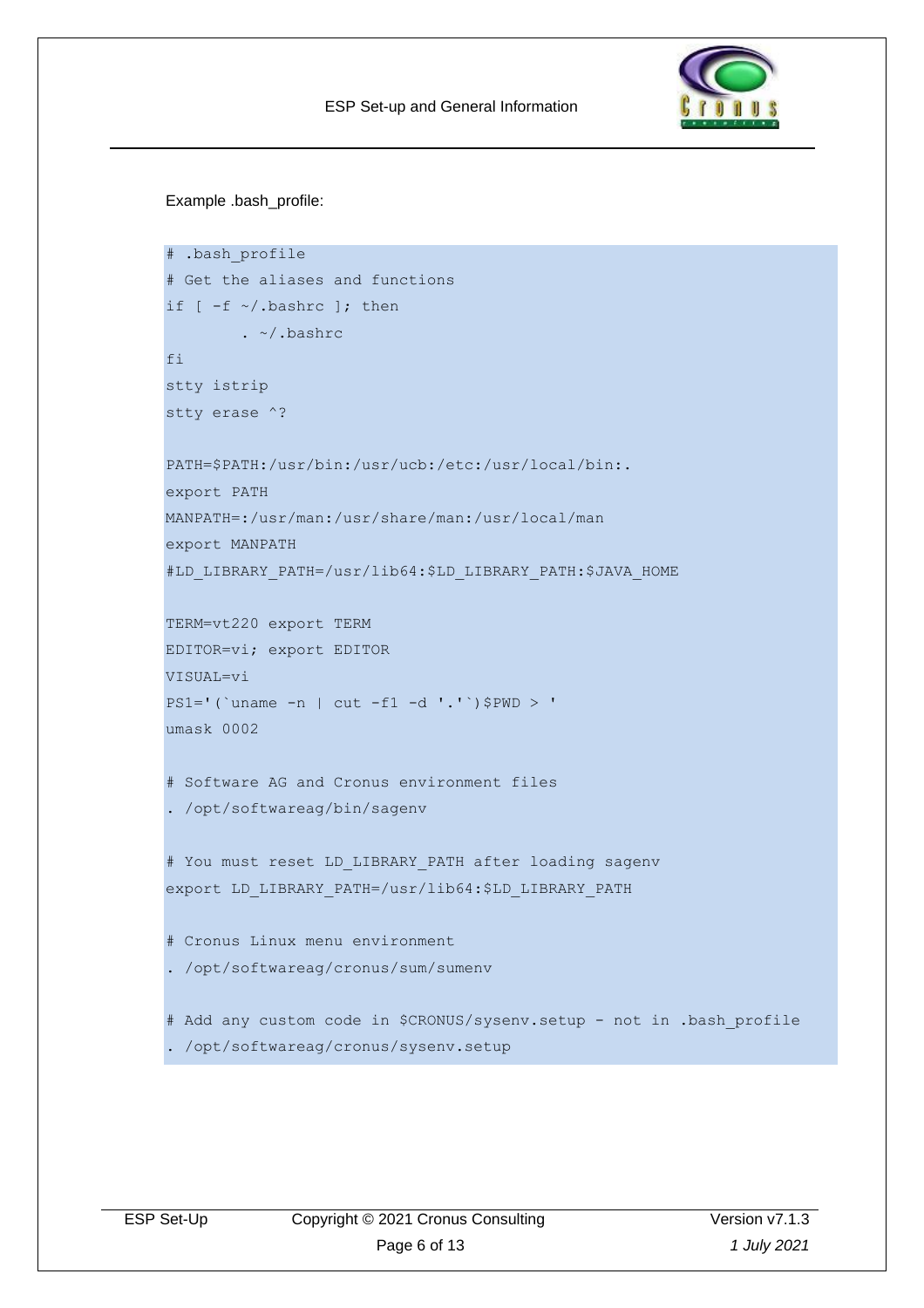

#### **/data – Natural workfile directory**

The **/data** file-system will be used as storage area for all Natural workfiles and as staging area for temporary spool-files and temporary sort files generated by the application during online and/or batch execution.

The same structure is recommended – you should create subdirectories for each of the different applications environments. ie. Development, QA and Production – you can further create additional subdirectories for each of the difference Catalogs. (eg. /data/dev/wf/SYSDA directory contains Natural User workfiles for Catalog SYSDA.

The default Natural Temp (Natural TMP directory..... (TMP\_PATH) should also be relocated to this file-syste, **the Natural Temp directory is not relocated by default –** this can be changed using Natparm – Configuration Setup.

Under the /data/<env>/wf/ directory create the subdirectories with the same names as on the mainframe (mainframe catalog's are now referred to as SUBSYSTEMS)

#### **/spool – Spool area**

This file-system is used as storage area for all "spool-files". Archived reports will be deleted from this file-system.

#### **/archive – Archived reports**

All expired reports will be stored on this file-system. Although these file are compressed you want to allocate enough space to last a couple of years.

#### **/adabas – Adabas database(s)**

All expired reports will be stored on this file-system. Although these file are compressed you want to allocate enough space to last a couple of years.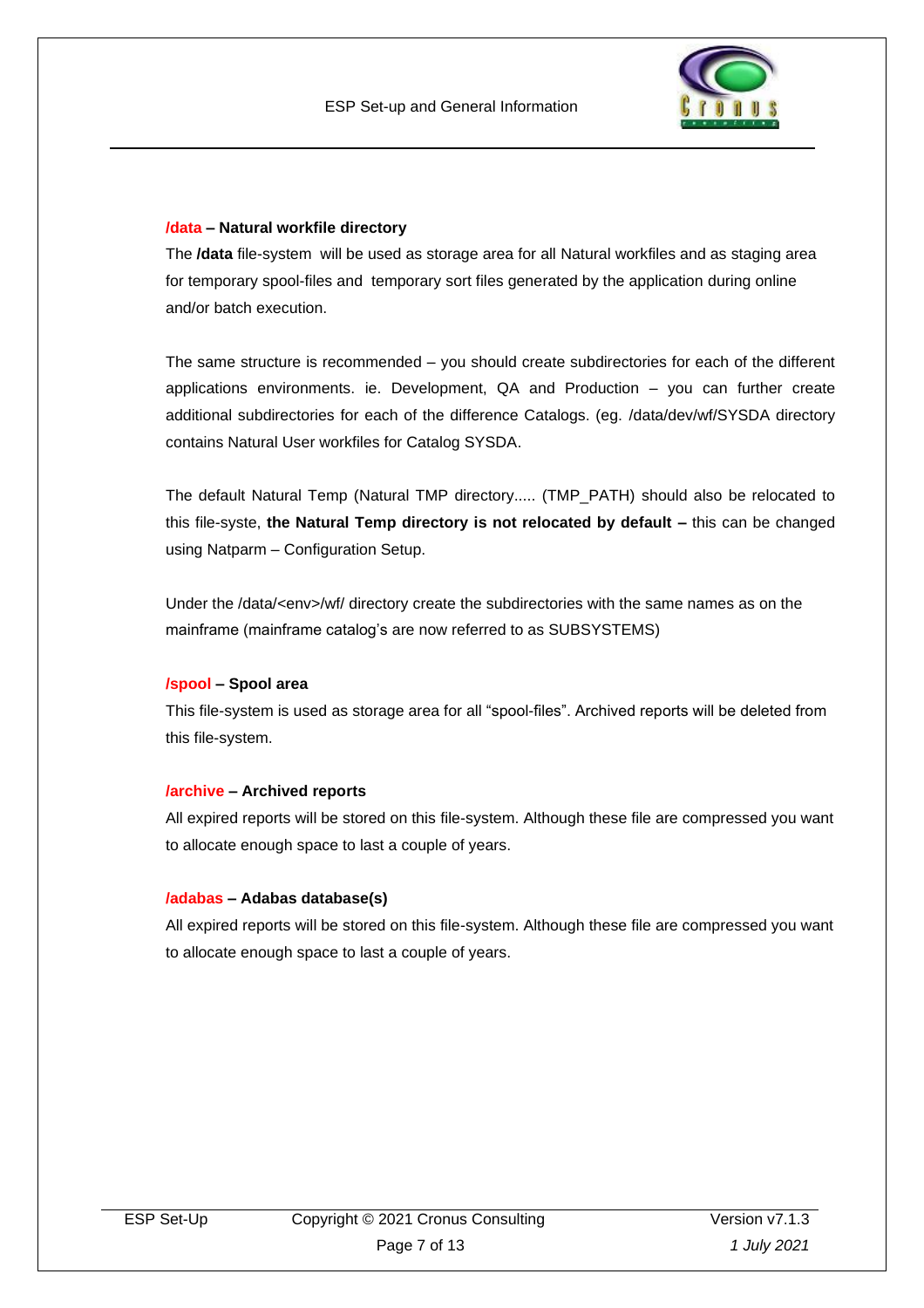

#### <span id="page-7-0"></span>**2.2 User-id's and Groups:**

When creating user-id's and groups and the above-mentioned structure is used – access to the applications can easily be maintained.

#### **Example System User Structure:**

| Base directory: /users/dba001 |                       |
|-------------------------------|-----------------------|
| Execute                       | .bash_profile         |
| Reference                     | \$SAG/sagenv          |
| Reference                     | \$CRONUS/sysenv.setup |

| bash profile.                                                                                                    |
|------------------------------------------------------------------------------------------------------------------|
| # Get the aliases and functions<br>if $[ -f \sim /$ .bashrc ]; then<br>$\sim$ /.bashrc<br>fi                     |
| stty istrip<br>stty erase ^?                                                                                     |
| PATH=\$PATH:/usr/bin:/usr/ucb:/etc:/usr/local/bin:.<br>export PATH                                               |
| MANPATH=:/usr/man:/usr/share/man:/usr/local/man                                                                  |
| export MANPATH<br>#LD LIBRARY PATH=/usr/lib64:\$LD LIBRARY PATH:\$JAVA HOME                                      |
| TERM=vt220 export TERM<br>EDITOR=vi; export EDITOR                                                               |
| VISUAL=vi<br>$PS1 = '('uname -n   cut -f1 -d ', '')$ \$PWD > '                                                   |
| umask 0002                                                                                                       |
| # Software AG and Cronus environment files<br>. /opt/softwareag/bin/sagenv                                       |
| # You must reset LD LIBRARY PATH after loading the sagenv<br>export LD LIBRARY PATH=/usr/lib64:\$LD LIBRARY PATH |
| # Cronus Linux menu environment<br>. /opt/softwareag/cronus/sum/sumenv                                           |
| # Add any custom code in \$CRONUS/sysenv.setup - not in .bash profile<br>/opt/softwareag/cronus/sysenv.setup     |

A secondary group is defined for the user – the EspMenu product will detect such a group and can route access to the ESP products according to this group. The PowerDesk Delegator product also references the "secondary" groups. It is an easy way of controlling certain access on the system without changing many files.

All users should belong to the primary group "sag" and secondary groups only allocated to users to restricted or grant access.

#### **Using the Groups command on Linux:**

This command display the user's default group: Example:

- → \$ groups dba001
- ➔ \$ **sag system**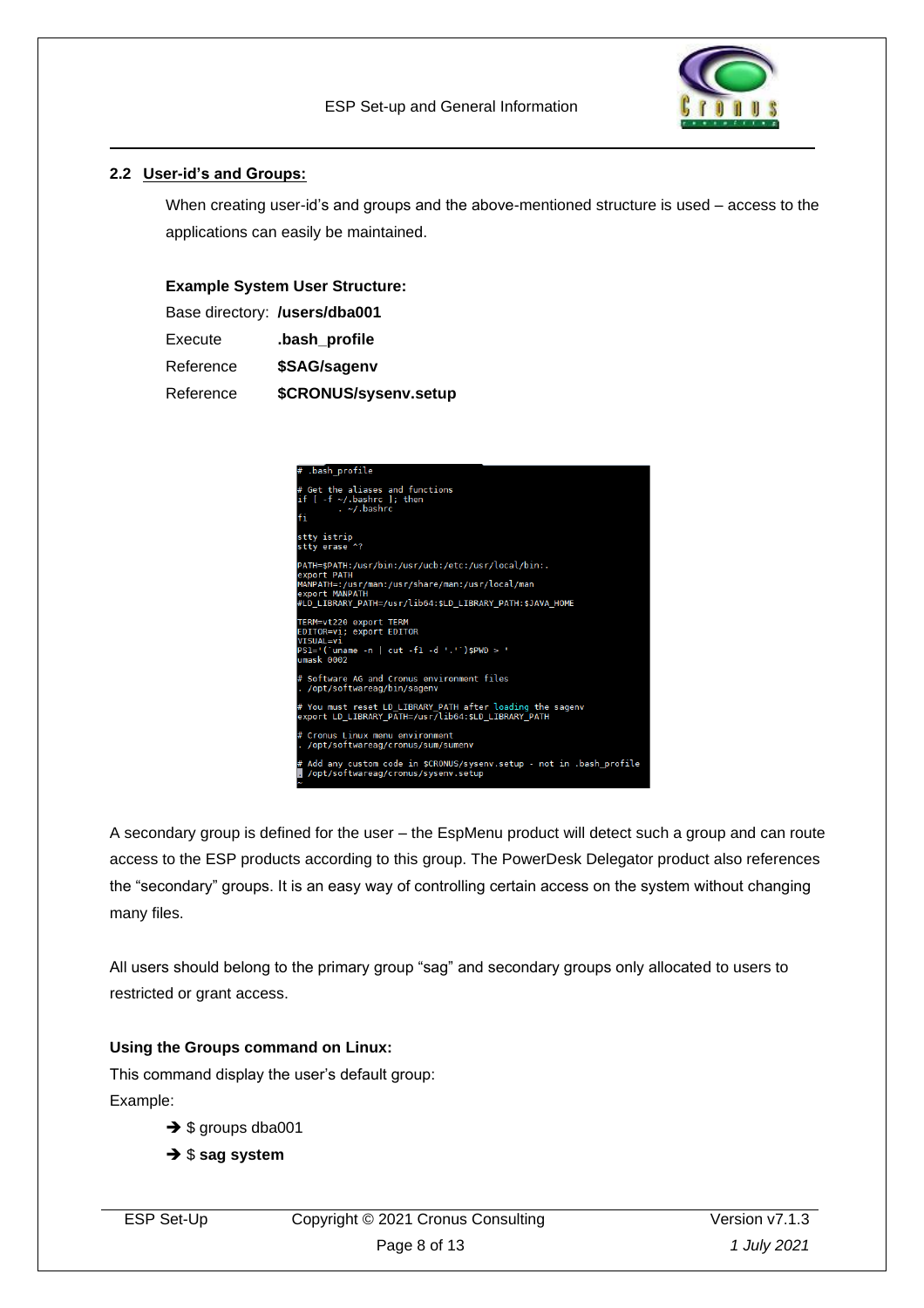

#### <span id="page-8-0"></span>**2.3 Environment Assignments:**

#### **The \$CRONUS/sysenv.setup**

The user's .bash\_profile file should reference the "sysenv.setup" file – from here access to Natural environments can be set and group specific alias be defined.

A "sysenv.setup file should exist and for each one of the secondary groups can a reference to a subsequent "sysenv.<group>" file be made and when executed can this be used to set specific attributes for each of the different groups.

#### <span id="page-8-1"></span>**2.4 Paths and executables:**

#### **Main Sub directory \$SAG/cronus**

#### **Key Subdirectories:**

#### **\$CRONUS/batch** – Temporary Linux Batch scripts

- ➢ During the submission of batch jobs, scripts are created under this directory
- $\triangleright$  These scripts are automatically delete after the job has completed

#### **\$CRONUS/printing** – Static Print routing scripts

➢ These scripts are used to spool the output from the Natural WRITE/DISPLAY command to either workfiles or to the Linux Print spooler

#### **\$CRONUS/ccont\*** – Change Control Scripts

➢ These scripts are used to transfer Natural objects between environments.

#### <span id="page-8-2"></span>**2.5 Natparm Definitions:**

Special Natural parameters are defined to reference the ESP print scripts, ESP Start-up programs and to use ESP workfile assignments (NATWK). Each of these NATPARMs are tailored to suite the environment and should not be changed.

Although deferent parameters are defined the above-mentioned "report assignments and workfile assignments" will not change.

| ESP Set-Up | Copyright © 2021 Cronus Consulting | Version v7.1.3 |
|------------|------------------------------------|----------------|
|            | Page 9 of 13                       | 1 July 2021    |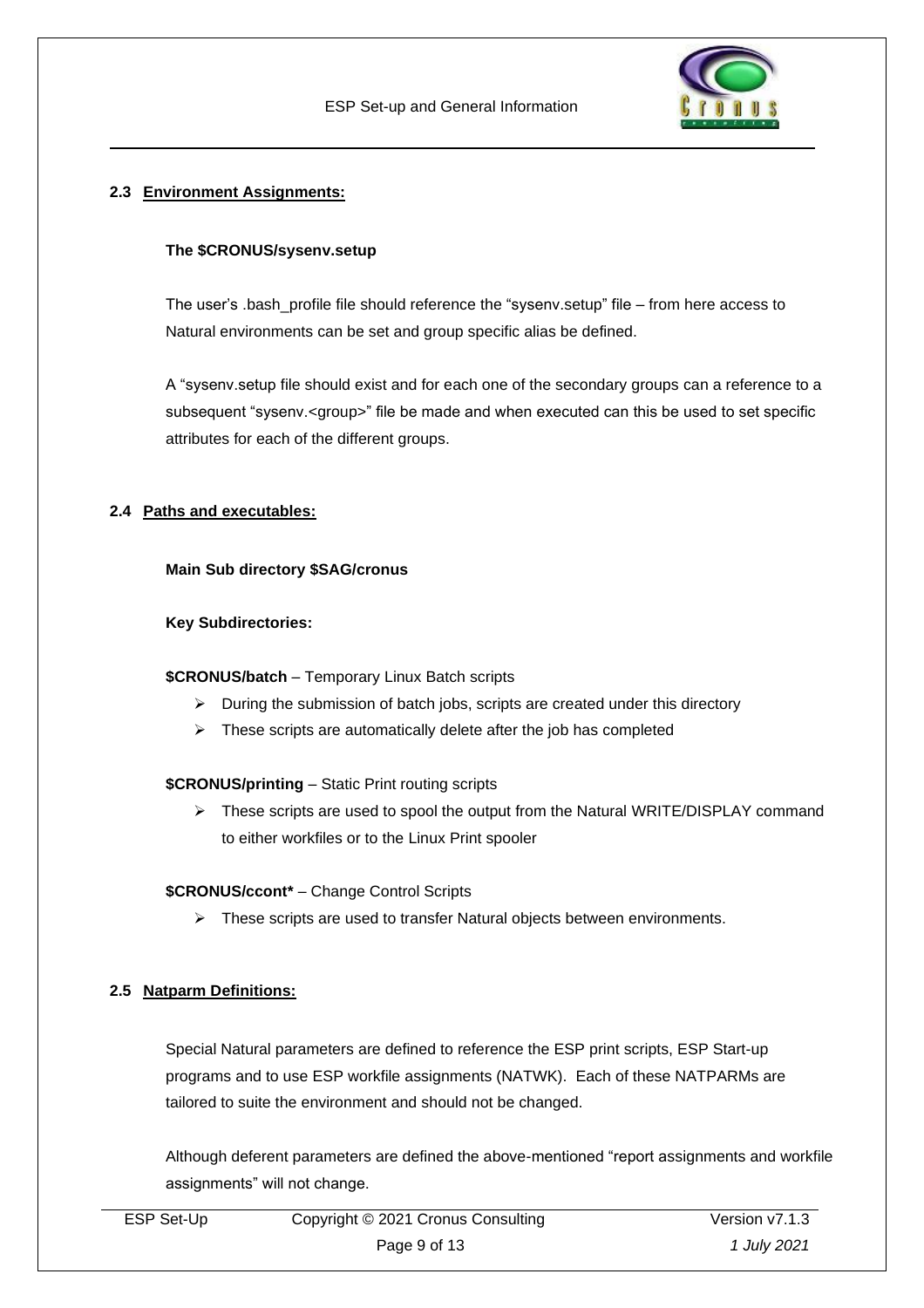

#### **Modified Parameters values:**

- ➢ Device Parameter Assignments (LPT1-31)
- ➢ Report Assignments (LPT Routing)
- ➢ Environment Assignments (STEPLIBS)
- ➢ Miscellaneous Options (CM/NC)
- ➢ Natural Stack Command **ESPSETUP**
- ➢ System File assignments (Fuser Assignments)
- ➢ Workfile Assignments

#### **Example Parameters:**

| nat <sub>9</sub>  | - Production Parameter without Natural command line access |
|-------------------|------------------------------------------------------------|
|                   | Restricted CM/NC settings                                  |
| nat <sub>9s</sub> | - Production Parameter with Natural command line access    |
|                   | No Restrictions                                            |
| nat9b             | - Production Batch Parameter with Natural                  |
|                   | No default start-up program specified                      |
|                   | MAINPR setting changed to (31)                             |
| nat <sub>9c</sub> | - Production Change Control Parameter                      |
|                   | No default start-up program specified                      |

The Start-up program **ESPSETUP** determines the secondary group and sets up defaults Report Assignments, default workfile names etc.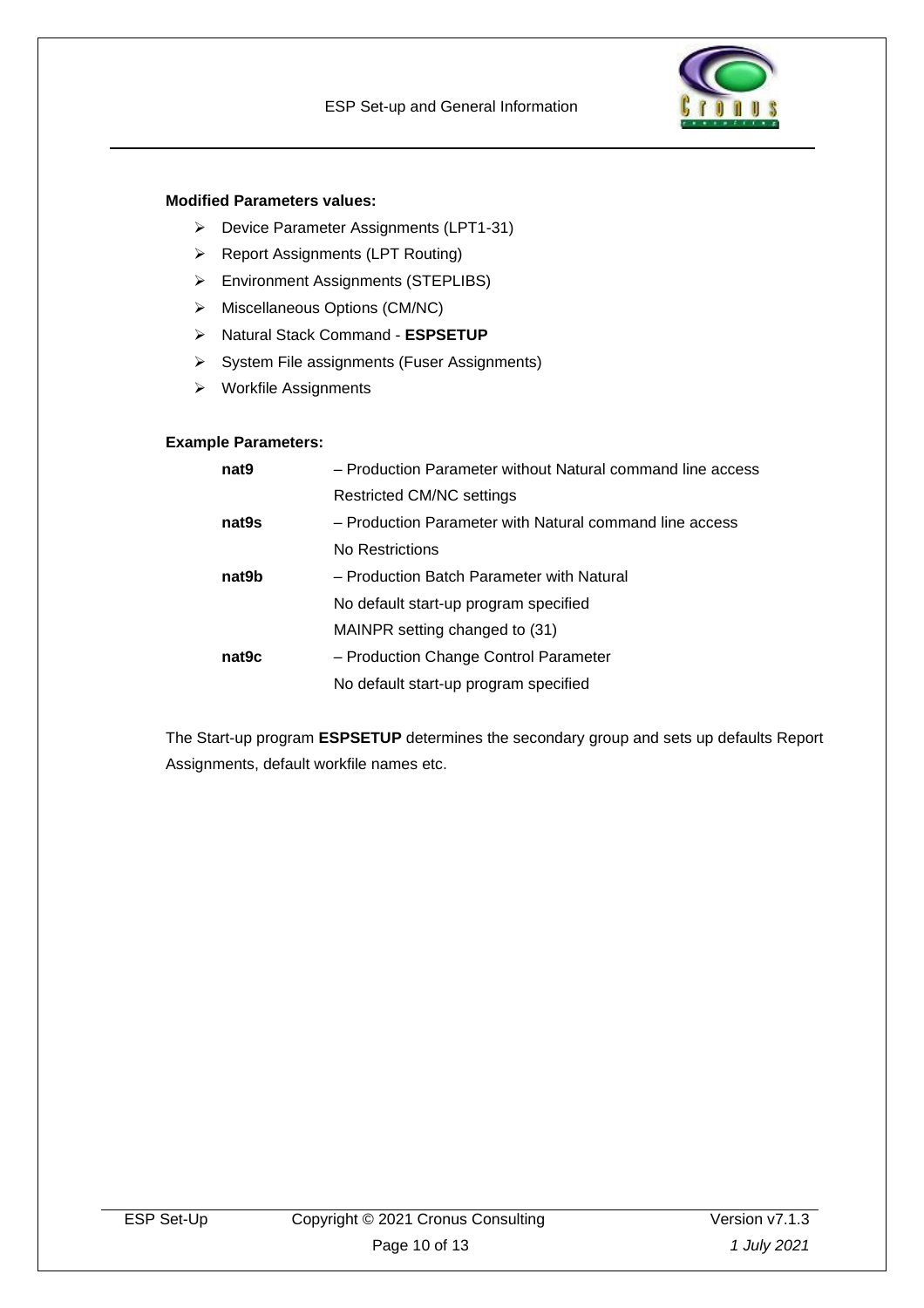

#### **Device Parameter Assignments (LPT1-31)**

|              | sag@inatdev1:/opt/softwareag/cronus/scripts<br>$\times$<br>п |                             |                            |                    |                |                                                   |                              |  |   |    |
|--------------|--------------------------------------------------------------|-----------------------------|----------------------------|--------------------|----------------|---------------------------------------------------|------------------------------|--|---|----|
|              | 15/11/2021                                                   |                             |                            |                    | $V_9.1.3$      | Natural Configuration Utility<br>Software AG 2021 | User: (Config)<br>File: NATD |  |   | ×. |
| File<br>Edit |                                                              |                             | Batch Mode<br>Buffer Sizes | Device Assignments | Search         |                                                   |                              |  |   |    |
|              | Logical<br>Device                                            | Close Line Page Max<br>Mode |                            |                    |                | Size Size Page Physical Output Device             |                              |  |   |    |
|              | <b>VIDEO</b>                                                 | Auto                        | 80                         |                    | 24 32767 VIDEO |                                                   |                              |  | D |    |
|              | LPT <sub>1</sub>                                             | Auto                        | 250                        | 60                 |                | 0 SCRONUS/printing/prt01                          |                              |  | D |    |
|              | T.PT2                                                        | Auto                        | 250                        | 60                 |                | 0 \$CRONUS/printing/prt02                         |                              |  | D |    |
|              | LPT3                                                         | Auto                        | 250                        | 60                 |                | 0 \$CRONUS/printing/prt03                         |                              |  | D |    |
|              | T.PT4                                                        | Auto                        | 250                        | 60                 |                | 0 \$CRONUS/printing/prt04                         |                              |  | D |    |
|              | LPT5                                                         | Auto                        | 250                        | 60                 |                | 0 \$CRONUS/printing/prt05                         |                              |  | D |    |
|              | LPT6                                                         | Auto                        | 250                        | 60                 |                | 0 \$CRONUS/printing/prt06                         |                              |  | D |    |
|              | T.PT7                                                        | Auto                        | 250                        | 60                 |                | 0 \$CRONUS/printing/prt07                         |                              |  | D |    |
|              | LPT8                                                         | Auto                        | 250                        | 60                 |                | 0 \$CRONUS/printing/prt08                         |                              |  | D |    |
|              | LPT <sub>9</sub>                                             | Auto                        | 250                        | 60                 |                | 0 \$CRONUS/printing/prt09                         |                              |  | D |    |
|              | LPT10                                                        | Auto                        | 250                        | 60                 |                | 0 \$CRONUS/printing/prt10                         |                              |  | D |    |
|              | LPT11                                                        | Auto                        | 250                        | 60                 |                | 0 \$CRONUS/printing/prt11                         |                              |  | D |    |
|              | $35 - 250$                                                   |                             |                            |                    |                |                                                   |                              |  |   |    |

#### **Report Assignments (LPT1-31)**

| sag@jnatdev1:/opt/softwareag/cronus/scripts               |                                                                                                   | $\times$<br>п                                         |
|-----------------------------------------------------------|---------------------------------------------------------------------------------------------------|-------------------------------------------------------|
| 15/11/2021                                                | Natural Configuration Utility<br>V 9.1.3 Software AG 2021                                         | $\boldsymbol{\wedge}$<br>User: (Config)<br>File: NATD |
| File<br>Edit                                              | Batch Mode<br>Buffer Sizes<br>- Report Assignments<br>Override default report number (MAINPR) 0   | Search                                                |
| $\overline{0}$<br>1<br>$\overline{a}$<br>3<br>4<br>5<br>6 | Report Device Profile<br><b>VIDEO</b><br>LPT1<br>LPT <sub>2</sub><br>LPT3<br>LPT4<br>LPT5<br>LPT6 |                                                       |
| 7<br>8<br>9<br>$-31$                                      | LPT7<br>LPT8<br>LPT <sub>9</sub>                                                                  | $\checkmark$                                          |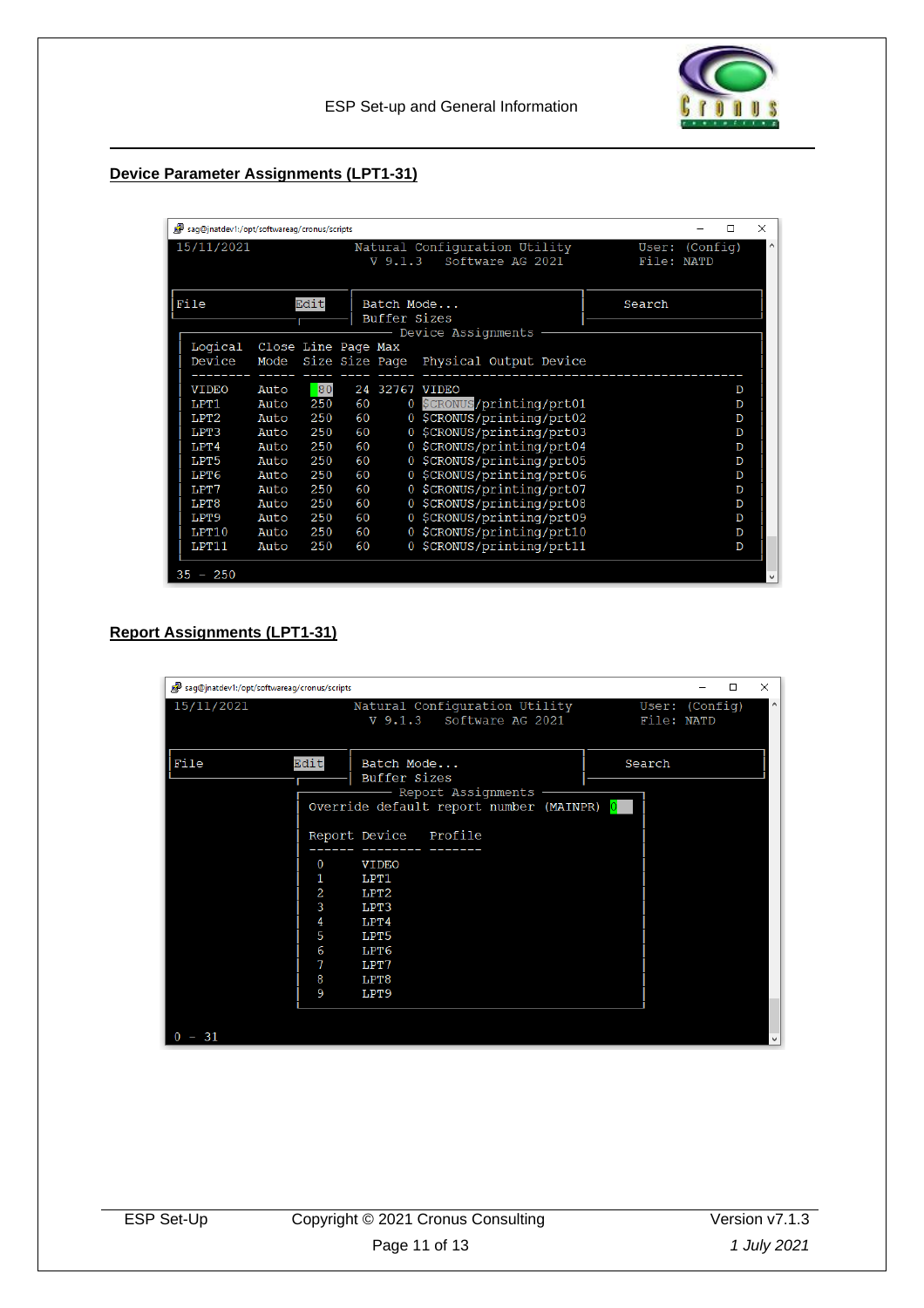

ESP Set-up and General Information

#### **Workfile Assignments**

|   | saq@inatdev1:/opt/softwareaq/cronus/scripts<br>× |                                                  |                      |                        |              |  |  |  |
|---|--------------------------------------------------|--------------------------------------------------|----------------------|------------------------|--------------|--|--|--|
|   |                                                  |                                                  | Work Files $-$       |                        |              |  |  |  |
|   |                                                  | Entire Connection protocol mode (ECPMOD)         |                      | $\overline{\text{ON}}$ |              |  |  |  |
|   |                                                  | Entire Connection local NCF protocol (NCFVERS)   |                      | 2                      |              |  |  |  |
|   |                                                  |                                                  |                      | OFF                    |              |  |  |  |
| I |                                                  | Max. work file number (WORK) 32                  |                      |                        |              |  |  |  |
|   |                                                  | Alternate sort work file names (TMPSORTUNIQ) OFF |                      |                        |              |  |  |  |
|   |                                                  | Work file open on first access (WFOPFA)          |                      | ON                     |              |  |  |  |
|   |                                                  |                                                  |                      | Close                  |              |  |  |  |
|   | Number Name                                      |                                                  | Attributes Mode Type |                        |              |  |  |  |
|   |                                                  |                                                  |                      |                        | Default      |  |  |  |
|   | 1                                                | <b>SNATWK01</b>                                  |                      | Auto                   |              |  |  |  |
|   | 2                                                | SNATWK02                                         |                      |                        | Auto Default |  |  |  |
|   | 3                                                | <b>SNATWK03</b>                                  |                      | Auto                   | Default      |  |  |  |
|   | 4                                                | <b>SNATWK04</b>                                  |                      | Auto                   | Default      |  |  |  |
|   | 5                                                | <b>SNATWK05</b>                                  |                      | Auto                   | Default      |  |  |  |
|   | 6                                                | <b>SNATWK06</b>                                  |                      |                        | Auto Default |  |  |  |
|   | 7                                                | SNATWK07                                         |                      | Auto                   | Default      |  |  |  |
|   | 8                                                | <b>SNATWK08</b>                                  |                      | Auto                   | Default      |  |  |  |
|   | 9                                                | <b>SNATWK09</b>                                  |                      | Auto                   | Default      |  |  |  |
|   | 10                                               | <b>SNATWK10</b>                                  |                      |                        | Auto Default |  |  |  |
|   | 11                                               | SNATWK11                                         |                      |                        | Auto Default |  |  |  |
|   | 12                                               | <b>SNATWK12</b>                                  |                      | Auto                   | Default      |  |  |  |
|   |                                                  |                                                  |                      |                        |              |  |  |  |
|   | ON or OFF                                        |                                                  |                      |                        |              |  |  |  |

In Cobol/Natural environments the default format of workfiles are often set the "unformatted" – This format is supported in both Cobol and Natural and allows the sharing of workfiles between the two applications. It also supports signed packed fields without any problems.